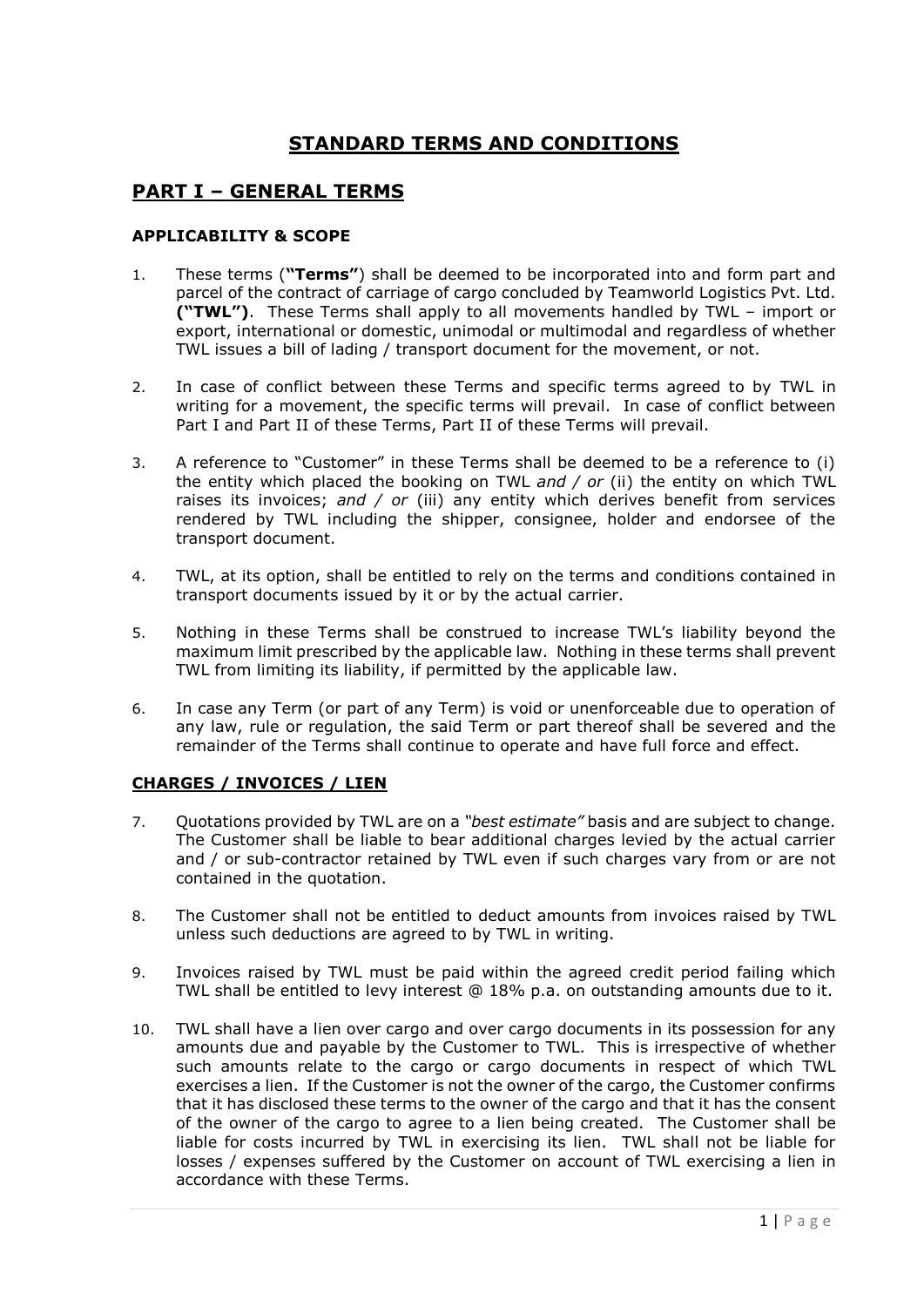11. In addition to any other remedy available to it, in case of non-payment of any amounts by a Customer, TWL shall have the option of suspending performance of the contract (including but not limited to stoppage of cargo in transit). Consequences or costs arising out of such suspension of performance shall be to the Customer's account.

### **CONDITION OF CARGO / LIABILITY FOR LOSS OR DAMAGE TO CARGO**

- 12. In case of containers (FCL and LCL), other than those stuffed by TWL, TWL extends no representation regarding the quality or quantity or condition of cargo stuffed. Unless otherwise specifically stated, description of the cargo contained on any document issued by or on behalf of TWL or by the actual carrier, is based on information provided by the Customer to TWL and TWL does not warrant the accuracy of the same.
- 13. TWL's responsibility *vis-à-vis* the cargo shall commence after the cargo is received into its custody and shall cease immediately upon TWL relinquishing custody of the cargo.
- 14. TWL shall not be liable for loss or damage to the cargo unless caused by the TWL's proven gross negligence.
- 15. Claims relating to loss or damage to cargo must be notified to TWL in writing within 72 hours from delivery of the cargo to the consignee, failing which TWL will be deemed to have been discharged from liability relating to the cargo.
- 16. Unless otherwise agreed to by TWL in writing or prescribed by the applicable law, TWL's maximum liability for loss or damage to cargo (including for mis-delivery) for any reason whatsoever, shall be limited to freight earned / consideration payable for movement / service to be rendered. TWL shall not be liable for any indirect and / or consequential losses (including but not limited to loss of business etc).

## **TRANSIT TIMES**

17. Unless specifically agreed to in writing by TWL, transit times provided by TWL are on a *"best estimate"* basis and TWL does not guarantee maximum transit times. Subject to a written contract to the contrary TWL shall not be liable for the consequences arising out of delay in movement of cargo for any reason.

## **FREE TIME / CONTAINER DAMAGE**

- 18. If cargo is not cleared within the "free time" notified by TWL / the line / the terminal, Customers shall be jointly and / or severally liable for consequences arising as a result thereof, including for detention and / or demurrage and / or ground rent which accrues of the cargo / containers.
- 19. If the container suffers damage due to improper loading, stowing, stuffing and / or handling by the Customer, the Customer shall be liable, at TWL's option, to pay the repair or replacement cost thereof. In such an event if the Customer has executed a bond specifying a sum as and by way of liquidated damages which shall be payable, the Customer shall be required to pay such sum.

#### **EXCLUSION OF LIABILITY**

- 20. In addition to what is set out elsewhere in these Terms, TWL shall not be liable for loss or damage to the cargo and / or any consequences arising out of:
	- Failure by the shipper or Customer to comply with applicable laws, rules or